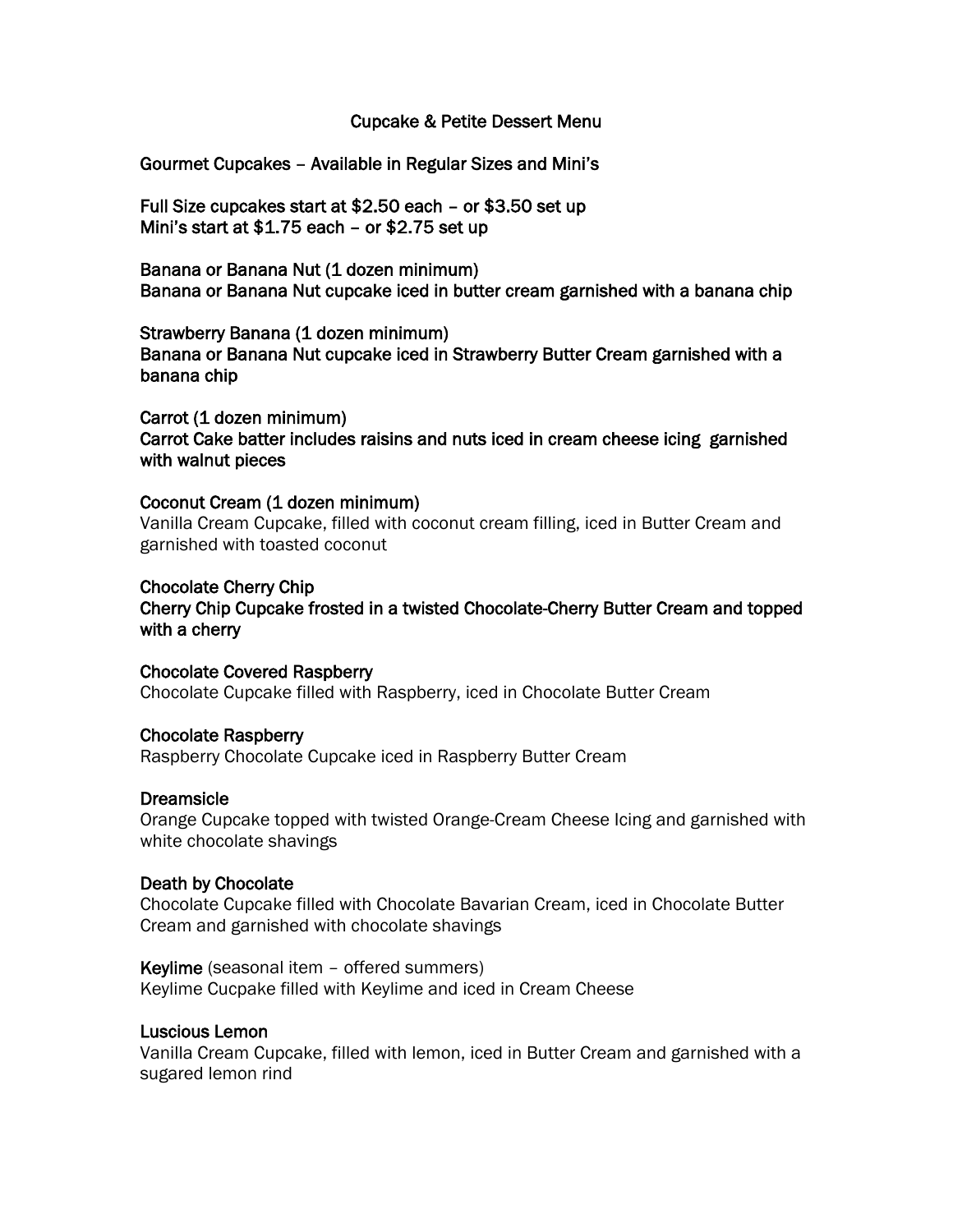## Lemon Raz

Lemon Cupcake filled with raspberry frosted in Lemon Butter Cream

## Peanut Butter Cuddle

Chocolate Cupcake frosted in Peanut Butter Butter Cream, dipped in ganache and garnished with Reece's Peanut Butter Cup Pieces

Peppermint Stick (seasonal item – offered during the Christmas Season) Vanilla Cream Cupcake iced in Peppermint Butter Cream garnished with crushed candy cane

Peppermint Patty (seasonal item - offered during the Christmas Season) Chocolate Cupcake iced in Peppermint Butter Cream garnished with crushed candy cane

# Piña Colada (1 dozen minimum)

Vanilla Cream Cupcake, filled with pineapple coconut whip, iced in Butter Cream and garnished with pecans

Pumpkin Spice (seasonal item – available in the fall) Pumpkin spice cupcake iced in cream cheese

Snowball (seasonal item offered during the Christmas season) Vanilla Cream cake rolled in white icing and coconut

## Strawberry Cream

Vanilla Cream Cupcake filled with Strawberry Bavarian, iced in Butter Cream

## Ryke's Classic Cream Cupcakes

Vanilla Cupcake filled with Bavarian Cream iced in Butter Cream garnished with edible pearls

## **Grasshopper**

Chocolate Cupcake filled with Mint Whip, iced in Mint Colored Butter Cream and garnished with drizzled chocolate ganache

# Red Velvet

Red Velvet Cupcake iced in Cream Cheese Icing garnished with red velvet shavings

# Seasonal Favorites

Pumpkin Spice (available in the fall) Irish Cream (available for St. Patty's Day) Key Lime (available in the summer) Peppermint Patty (available in the winter) Snowball (available in the winter)